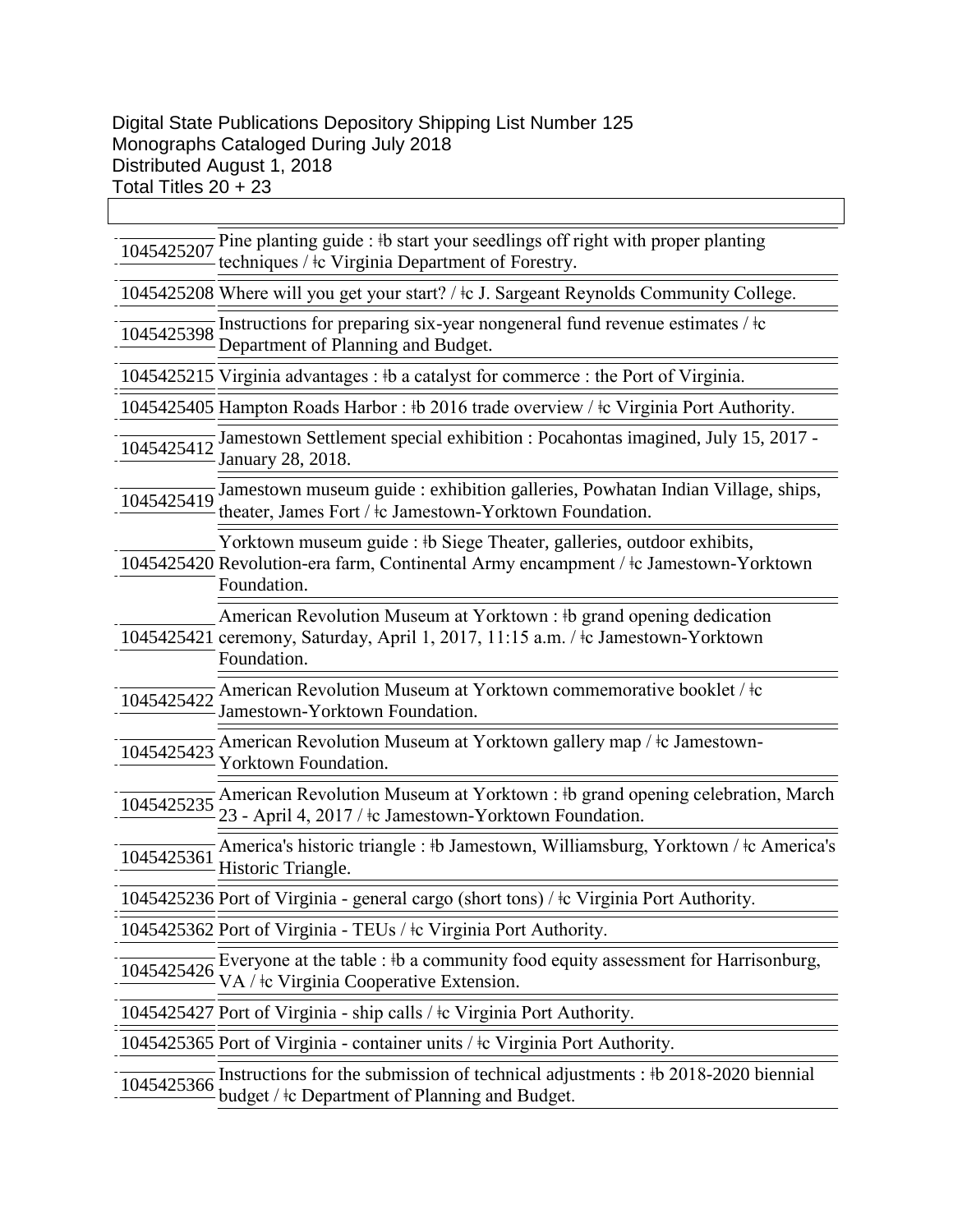1045425367 Instructions for using the position and wage calculator (microsoft access version) /  $\pm$  **E** Department of Planning and Budget.

|            | Budget development guidance and process for the 2018-2019 biennium : #b<br>1046977914 memorandum / $\pm c$ Commonwealth of Virginia, Office of Governor Terence R.<br>McAuliffe.                              |
|------------|---------------------------------------------------------------------------------------------------------------------------------------------------------------------------------------------------------------|
|            | 1046977921 2018-2020 operating budget development submissions / $\frac{1}{2}$ Virginia Department of<br>Planning and Budget.                                                                                  |
| 1046977922 | The Instructions for preparing base budget submissions : $\frac{1}{2}$ b 2018-2020 biennial budget<br>/ $\pm$ c Virginia Department of Planning and Budget.                                                   |
|            | 1046977923 Driver's role and responsibilities - unit A / $\pm$ Virginia Department of Education.                                                                                                              |
|            | 1046977924 Passenger conduct - unit B / $\pm$ c Virginia Department of Education.                                                                                                                             |
|            | 1046977925 Pre-trip responsibilities - unit C / $\pm$ Virginia Department of Education.                                                                                                                       |
|            | 1046977926 Driving fundamentals - unit $D / \text{tc Virginia Department of Education.}$                                                                                                                      |
|            | 1046977927 Loading and unloading - unit $E / \frac{1}{2}$ Virginia Department of Education.                                                                                                                   |
|            | 1046977928 Accidents and emergencies - unit F / $\pm$ c Virginia Department of Education.                                                                                                                     |
|            | 1046977929 Detecting hazards - unit $G / \dagger c$ Virginia Department of Education.                                                                                                                         |
|            | 1046977930 Transit buses - unit H / $\pm$ Virginia Department of Education.                                                                                                                                   |
|            | 1046977931 Behind the wheel - unit I / $\pm$ C Virginia Department of Education.                                                                                                                              |
| 1046977932 | Introduction to Virginia school bus driver training curriculum guide / $\pm c$ Virginia<br>Department of Education.                                                                                           |
|            | 1046977933 Executive amendments to the 2016-2018 / ‡c Terence R. McAuliffe, Governor.                                                                                                                         |
| 1046977934 | Governor McAuliffe's proposed amendments to the 2016-2018 biennial budget / $\pm c$<br>Daniel S. Timberlake, Director, Virginia Department of Planning and Budget.                                            |
|            | Governor McAuliffe's proposed amendments to the 2016-2018 biennial budget:<br>1046977935 +b economic outlook & revenue forecast / +c Richard D. Brown, Secretary of<br>Finance, Commonwealth of Virginia.     |
|            | 1046977936 School bus safety and me / $\frac{1}{2}$ Commonwealth of Virginia, Department of<br>Education, Pupil Transportation Services.                                                                      |
| 1046977937 | Safe practices for loading and unloading [school buses] / ‡c Virginia Department<br>of Education, Pupil Transportation.                                                                                       |
|            | 1046977657 What is Zika? / ‡c Virginia Department of Education.                                                                                                                                               |
|            | Collaborative family-school relationships for children's learning : #b beliefs and<br>1046977658 practices / ‡c Virginia Department of Education, Office of Student Services, Office<br>of Special Education. |
|            |                                                                                                                                                                                                               |